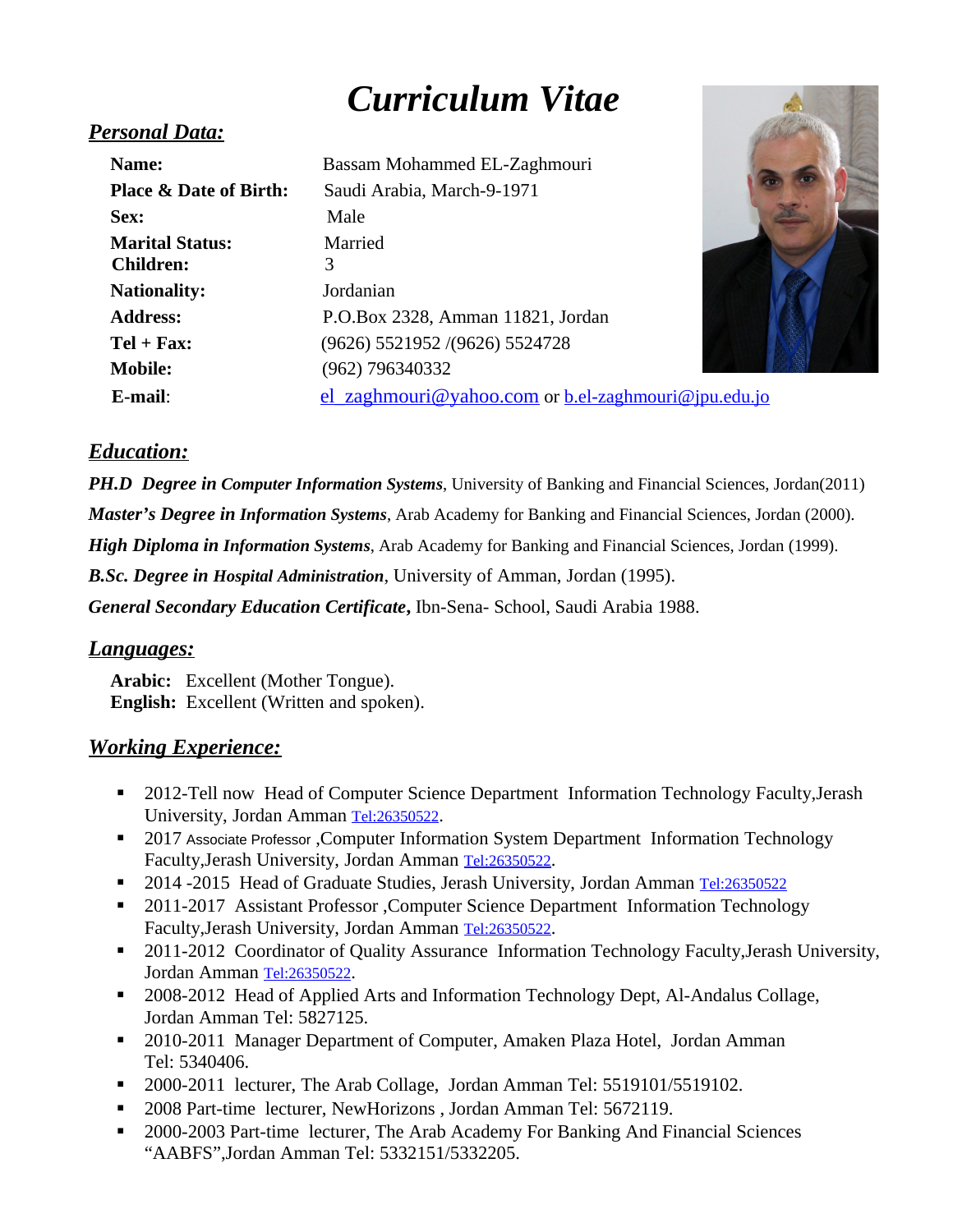- 2002-2003 Part-time lecturer, Alisra Private UNV, Jordan Amman Tel: 4711710/4711830 .
- 2002-2007 Part-time lecturer, Princess Alia UNV Collage, Jordan Amman Tel: 5689269.
- 2001-2002 Part-time lecturer, Al-Fashir UNV, Jordan Amman Tel: 5657058/5657810.
- 2001-2004 Part-time lecturer, The Kadecy Collage, Jordan Amman Tel: 5661118/5661119.
- 1999-2000 MIS officer, Multi Base Systems company, Jordan Amman Tel: 5538528.

## *Training Courses:*

- *Introduction to Oracle RDBMS Ver.8.* International Training and Consulting Center (ITCC)**,**  October-3-1998**.**
- *Oracle Developer / 2000 (Forms 4.5 Part A and Part B),* International Training and Consulting Center (ITCC)**,** October-14-1998**.**
- *Oracle Developer / 2000 (Reports 2.5)***,** International Training and Consulting Center (ITCC)**,**  November-7-1998**.**
- *Oracle Ver.7 database Administration,* International Training and Consulting Center (ITCC)**,** November-17-1998**.**
- *Oracle Designer / 2000 (Release 2.1),* International Training and Consulting Center (ITCC)**,**  December-19-1998.
- *Oracle Web Application Server.* International Training and Consulting Center (ITCC)**,** February-6-1999.
- *Java Script.* The Arab Academy for Banking and Financial Sciences, February -17-1998**.**
- *Local Computer Net Work (LAN).* The Arab Academy for Banking and Financial Sciences, March-11-1998**.**
- *Windows NT 4.0 Administration and Core Technology,* The Arab Academy for Banking and Financial Sciences, May-3-1998**.**
- *Information Technology and Corporate Computerization,* The Arab Academy for Banking and Financial Sciences, November-12-1997**.**
- *Server Side Programming ,* Computer Training Center ( CompuLearn ) , Aprial-29-2001.

# *Computer Knowledge & Skills:*

- **Computer Languages:** Pascal , C++ , Java , Java Script , CSS , Perl , VBA
	- CGI , ASP , VisualBasic , Visual C++ , Front Page 2010 , HTML , XML , PHP .
- **DataBase Management Systems :** MS Access 2010 , Oracle Developer 9i .SQL Server
- **CASE Tools:** Oracle Designer / 2000 (R2.1) , Power Designer (R6.1).
- **Decision Support Systems:** ExpertChoice , DecideRight 3.0.
- **Planing & Representation Tools:** MS Project 2010 , MS PowerPoint 2010.
- **Reporting & Doc. Tools:** MS Excel 2010 , MS WinWord 2010, Visio *v*7.0.
- **Operating Systems:** Windows 8 , Windows 2003 Server .

## **Membership of Committees:**

Member of the Jordanian Academicians Society.

# *Publications:*

*1. Journals:*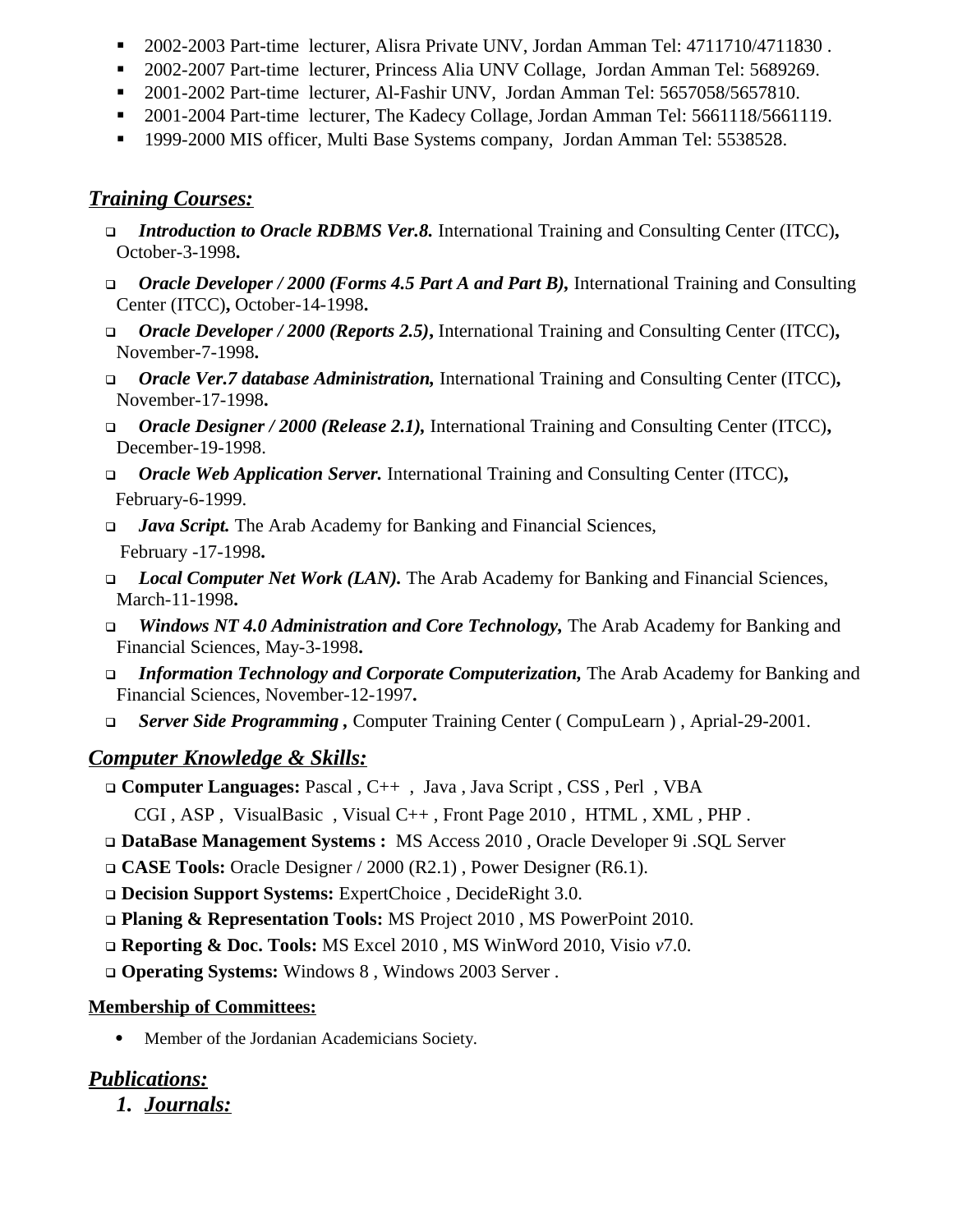- *Bassam. El-Zaghmouri and Marwan Abu-Zanona ," Fuzzy C-Mean Clustering Algorithm Modification and Adaptation for Applications", World of Computer Science and Information Technology Journal (WCSIT) ISSN: 2221-0741, VOL.2, March 2012.*
- *Anmar Abuhamdah and Bassam. El-Zaghmouri, Anas Quteishat and Rawnaq Kittaneh , " Hybridization between Iterative Simulated Annealing and Modified Great Deluge for Medical Clustering Problems", World of Computer Science and Information Technology Journal (WCSIT) ISSN: 2221-0741, VOL.3, June 2012.*
- *Marwan Abu-Zanona and Bassam. El-Zaghmouri," Current Arabic (Hindi) Hand Written Numbers Segmentation and Recognition Advance Image Processing and Neural Network", Journal of Emerging Trends in Computing and Information Sciences (cisjournal) ISSN: 2079-8407, VOL.3,NO.6, June 2012.*
- *Marwan Abu-Zanona and Bassam. El-Zaghmouri," Adaptive Iris Localization And Recognition: Modification On Daugman's Algorithm ", International Journal of Computer Science and Information Security (IJCSIS) ISSN: 1947-5500, VOL.11,NO.2, Feb 2013, pp.60-72.*
- *Bassam. El-Zaghmouri and Marwan Abu-Zanona ," Protein Family Recognition based on Fuzzy Logic", International Journal of Emerging Research in Management and Technology (IJERMT) ISSN: 2278-9359, Volume-2, Issue-4,April 2013.*
- *Alnabhan, M., Haboush, A., AL-Badareen, A., Al-nawayseh, M., & EL-Zaghmouri, B." An Evaluation Framework for Requirements Definition of Software Development", Journal of Convergence Information Technology, ISSN: 2233-9299, Volume-9, Issue-2,* March*,2014.*
- *Haboush, A., AL-Badareen, A. B., Alnabhan, M., Al-nawayseh, M. and EL-Zaghmouri, B. "Investigating Software Maintainability Developme: A case for ISO 9126", International Journal of Computer Science Issues (*IJCSI )*, ISSN: 1694-0784* ,Volume 11, Issue 2, April 2014*.*
- *Marwan Abu-Zanona and Bassam. El-Zaghmouri " Hybrid Fingerprint Recognition Algorithm Based on Self Organized Map Neural Networks", International Journal of Computer Science Issues (*IJCSI )*, ISSN: 1694-0784* , Volume 11, Issue 1, January 2016*.*
- *Bassam. El-Zaghmouri " Image Processing & Neural Network Based Breast Cancer Detection ", International Journal of Computer Science Issues (*IJCSI )*, ISSN: 1694-0784* , Volume 14 Issue 6,Nov 2017**.**
- *Bassam. El-Zaghmouri " Contents Based Arabic Documents Classification", Research Journal of Applied Sciences (Medwell), ISSN:* 1815-932x , Volume 13 Issue 3, March 2018.
- *Marwan Abu-Zanona and Anmar Abuhamdah ,Bassam. El-Zaghmouri," Arabic Handwritten CharacterRecognition Based on Contour Matching and Feed-Forward Neural Network", Computer and Information Science*, *ISSN: 19134-8989, Accept .*

#### *Conferences:*

 Bassam M. El-Zaghmouri*." Speech Recognition Using Neural Networks", International Conference on Computing, Communication and Control Engineering, ISBN 978-93-84422-20-2 (IC4E'2015)*, May 22-23, 2015 Dubai (UAE)*.*

#### *Taught Courses :*

- 1. Computer skills (1).
- 2. Computer skills (2).
- 3. Programming language 1.
- 4. Programming language 2.
- 5. Management information systems.
- 6. Introduction to Information Technology.
- 7. Computer Networks .